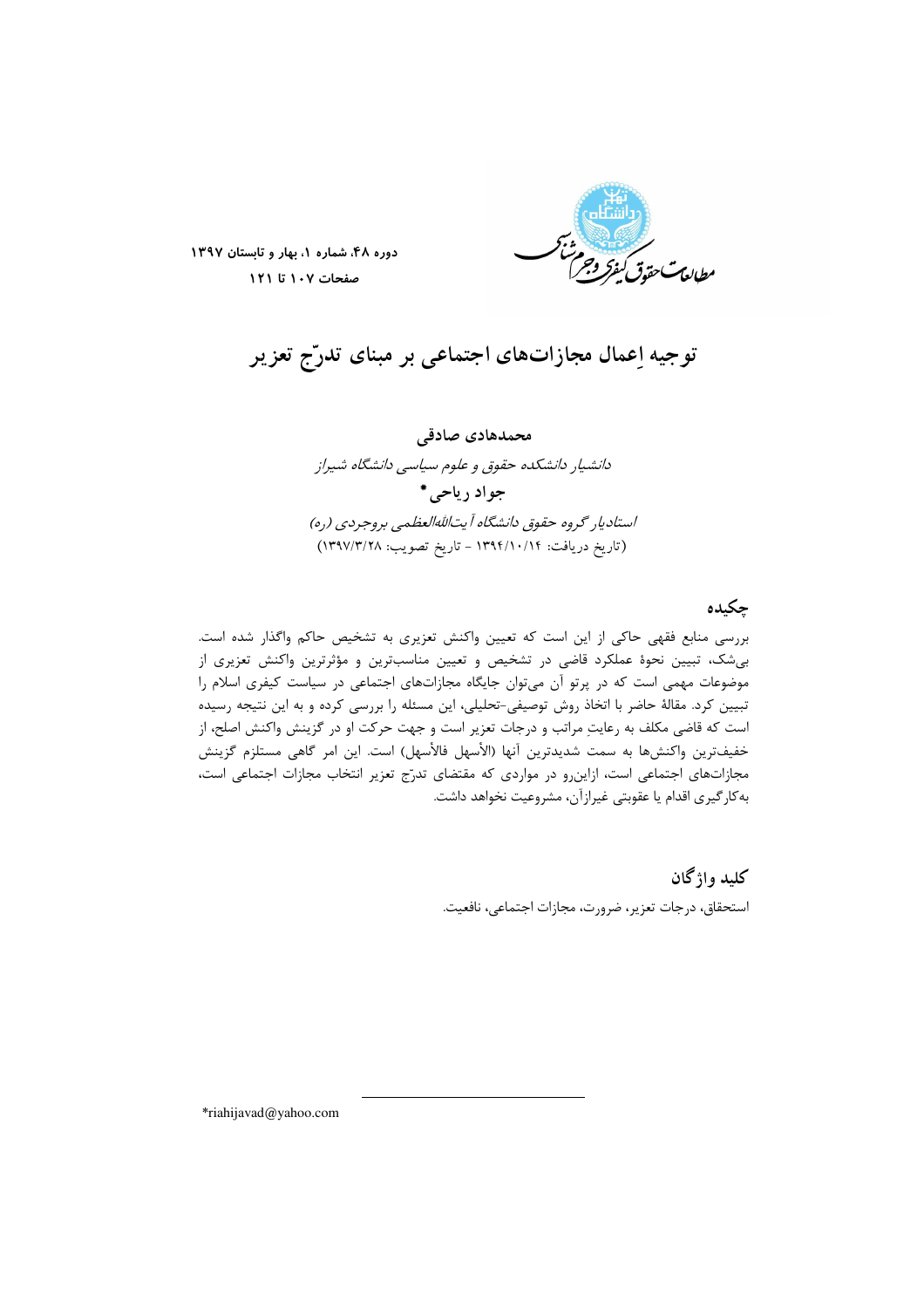#### مقدمه

 $1.1$ 

سیاست کیفری پرتلاطم و توأم با تحولات سریع و پیدرپی کشورهای غربی در حدود چهار دههٔ پیش، به پیدایش و گسترش نسل نوینی از واکنشها منتهی شد که در گفتمان سیاست کیفری غرب به مجازاتهای اجتماع-محور، مجازاتهای اجتماعی` یا مجازاتهای جامعهمدار، شهرت يافتهاند (برونلي "، ١٩٩٨: ۵؛ تونري"، ١٩٩٩: ۴).

طابع ستحقق كنفركه وجرم شجم

برخي «مجازاتهاي غير سالب آزادي» ً را از حيث لزوم اعمال نظارت و عدم آن، بر دو بخش تقسیم مے کنند. مجازاتھایی مانند جزای نقدی سادہ جزء آن بخش از مجازاتھای غیرسالب آزادی هستند که اجرای آنها نیازمند نظارت نیست؛ اما مجازاتهایی مانند خدمات اجتماعی، ممنوعیت رفتوآمد و نظارت الکترونیکی، در زمرهٔ مجازاتهای غیر سالب آزادی مستلزم نظارتاند؛ بهبیان دیگر، «مجازاتهای اجتماعی، بهنوعی نظارت یا کنترل رسمی نیاز دارند» «سکات<sup>ه ۲۰</sup>۰۸ ۱۴۰۰  $(119)$ 

درحالی که این گروه «اعمال نظارت» را یکی از ویژگیهای اساسی مجازاتهای اجتماعی معرفی می کنند، بعضی دیگر در تعاریف خود، به یکی دیگر از مشخصههای مجازات اجتماعی تصریح می کنند: «به عقیدهٔ ما، مقصود [از مجازاتهای اجتماعی]، مجازاتهای محدودکنندهای است که از حيث ساختاري، در ميان حبس و مجازاتهاي اسمي [مانند آزادي بهقيد التزام، اخطار و توبيخ کتبی] یا مجازاتهای مالی جای داده شدهاند» (باتمز $\cdot$  ۲۰۰۴، ۱).

صفت «محدودکننده» در تعریف مذکور، ضمن اینکه بیانگر وجه تمایز مجازات اجتماعی از دیگر اقسام مجازاتهای غیر سالب آزادی است، حاکی از درد و رنجی است که بهواسطهٔ محدودیت آزادی، بر مجرم تحمیل می شود. بر اساس دیدگاه سزاگرایی، هراندازه مجازات اجتماعی، آزادی محکومعلیه را محدودتر کند، آن مجازات شدیدتر خواهد بود. تعریف آنتونی باتمز، در حقیقت به دیدگاه سزاگرایی اشاره دارد، زیرا بر اساس آن، جایگاه ساختاری مجازاتهای اجتماعی بین حبس و مجازاتهای اسمی یا مالی مشخص شده است و قرار دادن مجازاتهای اجتماعی در یک سلسلهمراتب، از آثار پذیرش دیدگاه سزاگرایی در تعیین مجازات است؛ اما اگر بخواهیم تعریفی از مجازاتهای اجتماعی بهدست دهیم که از ملاحظات سزاگرایانه رها بوده و تا حد امکان جامعومانع باشد، میتوانیم بگوییم که مجازات اجتماعی عبارت است از «واکنش رنجآوری که در قبال جرم و بهموجب قانون، نسبت به مجرم اعمال میشود و مستلزم محدودیت آزادی اوست». بنا بر آنچه گفته شد، پرکاربردترین مصادیق مجازات اجتماعی در سیاست کیفری امروزی غرب عبارت است از:

- 2. Brownlee
- 3. Tonry
- 4. Non-custodial punishments
- 5. Scott
- 6. Bottoms

<sup>1.</sup> Community-based punishments or Community punishments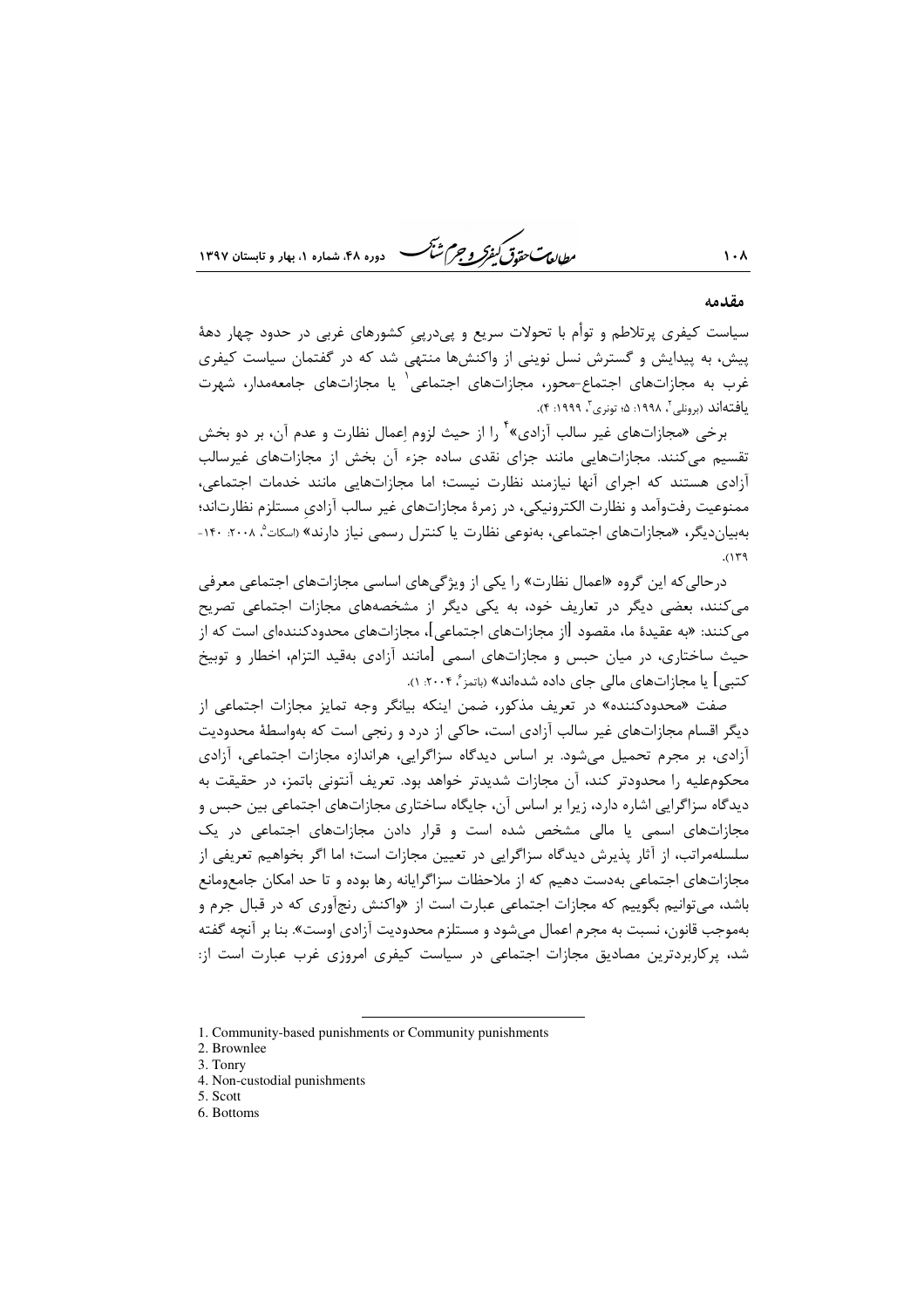تعليق مراقبتي، نظارت فشرده، خدمات اجتماعي (كار عام|لمنفعه)، نظارت الكترونيكي، ممنوعيت خروج از منزل (حبس خانگی)، ممنوعیت رفتوآمد و الزام به حضور در مراکز آموزشی روزانه.

اما سؤالي كه ممكن است مطرح شود، اين است كه چرا واژهٔ «مجازات» با واژگاني همچون «اجتماعی» و «جامعهمدار» قرین شده است؟ بررسی اسناد مربوط به سیاست کیفری و آثار پژوهشگران در چند دههٔ اخیر در بعضی کشورها بهویژه انگلستان و آمریکا، حاکی از این است که واژهٔ «اجتماع» در دو مفهوم متمایز کاربرد داشته است: «محل» و «ذی نفع».

در مفهوم نخست، واژهٔ «اجتماع» به این معناست که محل یا مکان اجرای برنامهها، جایی غیر از یک مؤسسهٔ نگهداری است؛ بنابراین، برای مثال، مقصود از «مراقبت در اجتماع» مراقبت در خانه یا خانواده است «یستون و پایپر"، ۲۰۰۵: ۲۷۳) یا در خصوص بیماران روانی، اجتماع هرجایی غیر از بیمارستان است (ماسون"، ٢٠٠٠، ٢٣۶). بر این اساس، مجازات اجتماعی درواقع، تنبیه یا درمان یک بزهكار در اجتماع و خارج از نظام قضايي رسمي (سينگ"، ٢٠٠٢. ١٠٠ دانيلي"، ٢٠٠٧. ۴) و مكاني غير از محيط زندان است.

به کار بردن اجتماع در مفهوم «ذي *نفع»، بدين معن*است که جرم علاوه بر بزهديدگان به اجتماع نیز صدماتی وارد می کند و مجازات باید به گونهای باشد که موجبات ترمیم این صدمات را فراهم سازد. در حوزهٔ سیاست کیفری، معرفی اجتماع بهعنوان ذینفع، بهویژه دربارهٔ مجازات خدمات اجتماعی مطرح شده است: «در مجازات خدمات اجتماعی، به بزهکار دستور داده می شود که خدماتی ,ا به نفع اجتماع انجام دهد» (ایستون و پاییر، ۲۰۰۵: ۸).

با عنايت به مطالب مذكور، مي توان گفت كه وصف «اجتماعي» ناظر به اين مفهوم است كه مجازاتهای یادشده، از طریق تحدید آزادی –و نه سلب آن- در اجتماع اجرا شوند و علاوه بر سایر اهداف، ممکن است درصدد جبران صدمات واردشده به پیکر اجتماع باشند.

اگرچه کیفرشناسان غربی، پیدایش و گسترش مجازاتهای اجتماع-محور را نقطهٔ عطفی در تحولات کیفر در آن کشورها تلقی کردهاند، این نوع واکنشها برخلاف تصور ابتدایی، رویکردی نویدید قلمداد نمی شود، بلکه چنانکه خواهد آمد، مجازاتهای اجتماعی در سیاست جنایی اسلام بهدنبال ضرورت تدرّج در تعزير موقعيتي نظرگير و خيرهكننده دارند.

بررسی منابع فقه و نیز آرا و دیدگاههای فقها و حقوقدانان اسلامی، نشان میدهد که تعزیر مجرم از راه تحدید آزادی وی از مصادیق واکنش تعزیری است که مورد اهتمام و تأکید قانونگذار اسلامي بوده است. براي مثال مي توان واكنش «هجر» را نام برد كه در آياتي از قرآن كريم، ازجمله در آيهٔ ٣۴ سورهٔ مباركه نساء (وَ اللاَّتي تَخافُونَ نُشُورَهُنَّ فَعِظُوهُنَّ وَ اهْجُرُوهُنَ فِي الْمَضاجع و…) و نيز آيهٔ ١١٨ سورهٔ مباركهٔ توبه (وَ عَلَى الثَّلاثَهٔ الَّذينَ خُلِّفُوا حَتَّى إذا ضاقَتْ عَلَيْهمُ الْأرْضُ بما رَحُبَتْ وَ ضاقَتْ عَلَيْهِمْ أَنْفُسُهُمْ وَ...) به آن اشاره شده است. همچنین، تحدید آزادی مجرم و در تنگنا و

4. Donnellev

<sup>1.</sup> Easton & Piper

<sup>2.</sup> Mason

<sup>3.</sup> Singh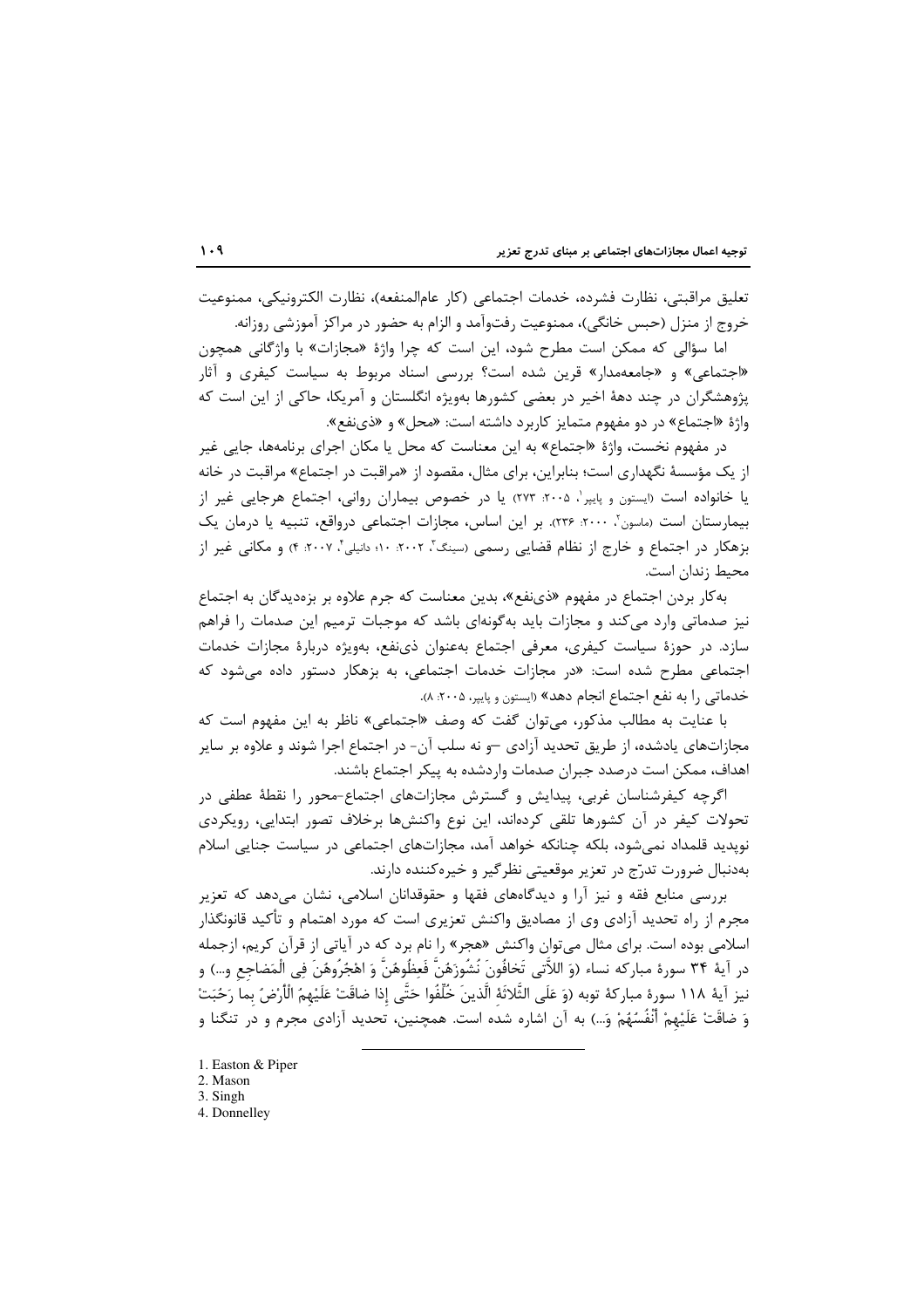ر<br>مط*ال*ی تحقی*ق کفوکر و جرم شنگ* هنده ۴۸، شهاده ۱، بعاد و تابستان ۱۳۹۷

مضیقه قرار دادن او از حیث مواد غذایی و نوشیدنیها از دیگر مصادیق مجازاتهای اجتماعی است که فقیهان اسلامی از آن یاد کرده و اعمال آن را در خصوص برخی از مجرمان توصیه کردهاند (ابن سعيد، ١٣٨۶: ١١٩).

بسیاری از فقها و دانشمندان اسلامی نیز در آرا و دیدگاههای خود، از تبعید بهعنوان یکی از واکنشهای طبقهٔ تعزیرات نام بردهاند و به امکان گزینش تبعید مجرم در برخورد با جرایم تعزیری فتوا دادهاند (جعفري، ۱۴۱۹ق: ۱۲۹؛ ماوردي، ۱۳۸۳: ۴۶۹).

فارابی علاوه بر تبعید، به تحدید آزادی مجرم از طریق گماردن وی به کار که از دیگر مصادیق مجازات اجتماعي است و امروزه تحت عنوان «خدمات اجتماعي» يا «كار عامالمنفعه» اجرا مي شود، تصریح کرده است. تأکید فارابی بر این نکته که «حتی اگر مجرم کار مفیدی انجام ندهد و برای آن کار مناسب نباشد» (فارابی، ۱۳۵۸: ۱۹۸)، حاکی از این است که گاهی نفس به کار گماردن بزهکاران و تحدید آزادی ایشان از این طریق می تواند واجد آثار اصلاحی باشد و مانع تکرار جرم شود. با این وصف، این پرسش مطرح است که چرا سیاست کیفری اسلام برخلاف رویکرد متعارف در برخورد با بزهکاران، بهکارگیری صورتهای مختلف مجازات اجتماعی همچون هجر و قطع مراوده، تضییق آزادی و ایجاد محدودیت برای مرتکب از حیث دسترسی به امور، افعال یا اشخاص موردعلاقه، تغریب و تبعید و غیر آنها را در اولویت قرار داده و واکنشهای جسمانی را مگر در موارد ضروری تجویز نکرده است؟ چرا تعزیر بعضی از مرتکبان جرایم تعزیری باید از راه تحدید آزادی و اعمال نظارت بر آنان –که امروزه از آن به مجازات اجتماعی تعبیر میشود- بهعمل آید؟

در پژوهش حاضر، کوشش میشود چرایی تأکید قانونگذار اسلامی بر توسل به واکنشهای اجتماعی بررسی و از این راه، پرسشهای مزبور تحقیق شود. برای این منظور، پس از بررسی مفهوم تدرّج و دلایل لزوم رعایت تدریج و ترتیب در گزینش واکنشهای تعزیری (بند ۲)، کوشش می شود که با توجه به تدرّج تعزیر، فلسفهٔ مجازاتهای اجتماعی تبیین شود (بند ۳) و سرانجام، نتایج بحث ارائه می شود (بند ۴).

### ۱. تبیین مفهوم تدرّج و دلایل آن

واگذاری صلاحیت گزینش واکنش تعزیری مناسب در برابر رفتار مجرمانه به مقامات قضایی، اجرای سیاست خاصی را در تعیین واکنش موجب شده که بر اساس آن، قضات موظفاند ترتیب و تدریج را در تعیین واکنش تعزیری مراعات کنند.

مراد از تدرّج در واکنشهای تعزیری، اکتفا به حداقل اقدامات جزایی مناسب در حصول مقاصد شارع از تشریع تعزیر است که بهموجب آن درصورتیکه ردع و منع مجرم و تربیت وی بهوسیلهٔ تدابیر و اقدامات غیر کیفری یا خفیفترین عقوبات ممکن باشد، تمسک به واکنش های شدیدتر جایز نیست و نمی توان از تدابیر اخف به اقدامات اشد عدول کرد (صادقی، ۱۳۷۳: ۵۶۵).

تدرّج در واکنش۵ای تعزیری که برخی حقوقدانان اسلامی، بر آن تصریح کرده و بدان فتوا دادهاند (ماوردی، ۱۳۸۳: ۲۳۶)، سیاست خاصی است که برخاسته از لزوم نافعیت و ضرورت داشتن

 $\mathbf{11}$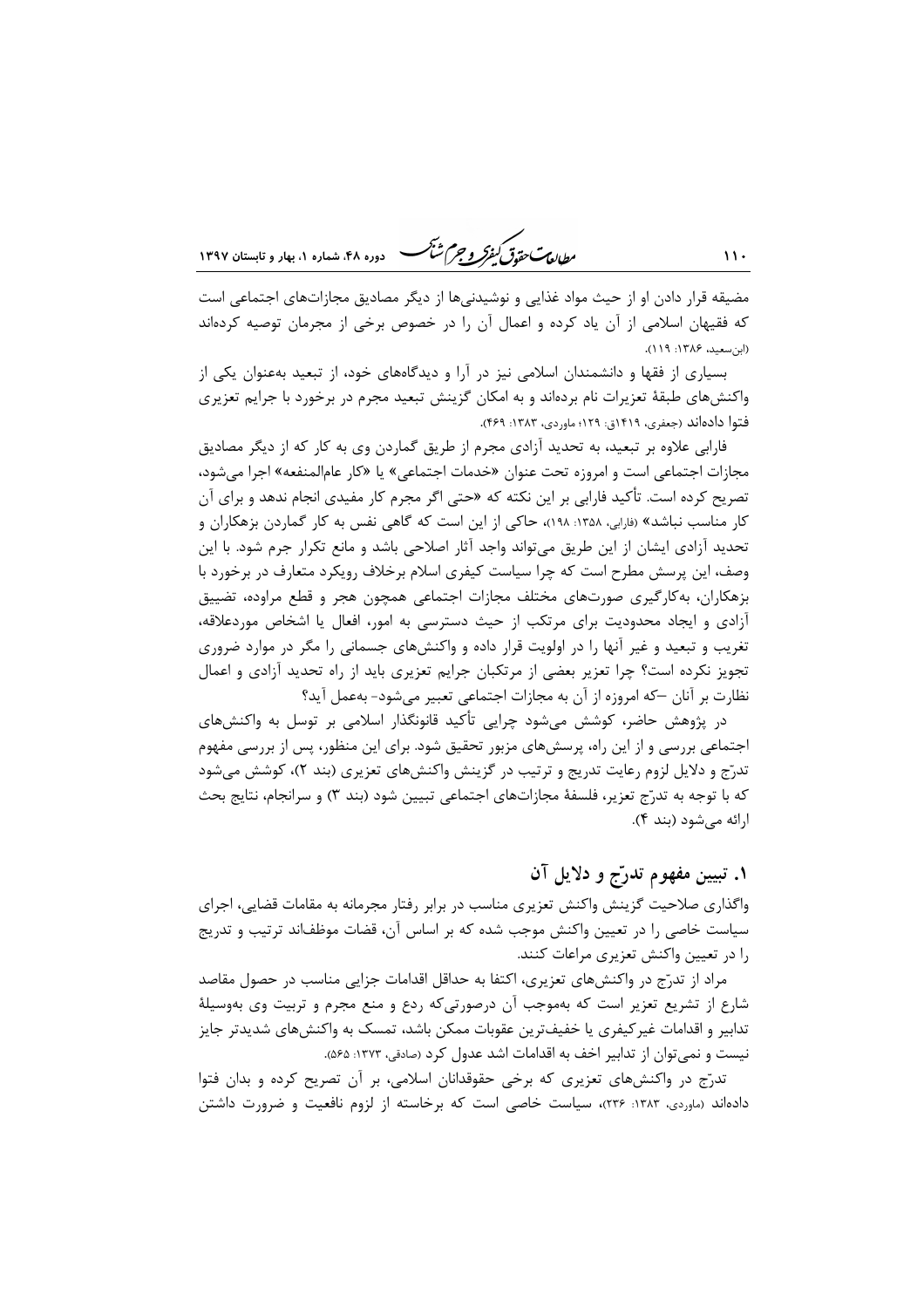واکنشهای تخییری است که علاوه بر حقوق الهی، حقوق الناس را نیز در برمی گیرد. بهطوری که در صورت اخیر –در مواردی که اجرای واکنش در زمرهٔ حقوق بشری قلمداد شده است- قاضی ضمن لحاظ موقعیت بزهدیده بهعنوان یکی از معیارهای انتخاب تعزیر، ملزم به رعایت ترتیب و تدریج در گزینش تدابیر جزایی است. پس اگر حداقل واکنش، مؤثر در ردع بزهکار و وافی به مصالح تعزیر باشد، اجرای واکنشهای شدیدتر، چنانچه عاری از هرگونه مصلحت فردی و اجتماعی باشد، توجیهناپذیر خواهد بود (صافی۴لپایگانی، بی¤: ۸۱). چنانکه دربارهٔ شخصی که در مجلس قضا تعدی کند، گفتهاند که وی را بازدارند «به این طریق که اول بهآهستگی و نرمی دفع او نمایند، پس اگر به آن متنبه نگردد درشتی کنند و اگر محتاج به زدن باشد بزنند» (بهائی عاملی، بی¤، ج ۲: ۳۵۳؛ نجفی، بی¤، ج۴۰:  $\mathcal{N}^{\mathsf{q}}$ 

یکی از فقیهان معاصر در این زمینه مینویسد: «ما جایز بودن زدن را علی الإطلاق نمیپذیریم؛ بلکه در اینجا ممکن است رعایت مراتب مانند توبیخ، تعنیف، دور کردن و تهدید نمودن منظور نظر بوده تا زمان زدن فرا رسد، چون گناهان متفاوت و مردم نیز مختلفاند و از طرفی از سوی شیعه و سنے وارد شدہ است که با پدید آمدن شبھات حدود اجرا نمےگردد، و ظاهراً مراد از حدود در عبارت فوق اعم از حد و تعزیر است. بنابراین، در مواردی که گناه کوچکی از فرد سر بزند که با وسیلهای سبکتر و کمتر از تنبیه بدنی بتوان جلوی آن را گرفت، مجاز به اجرای تنبیه بدنی نمی-باشیم» (منتظری، ١٣٧٩، ج٣، ۴٢٩).

در كشف اللثام نيز آمده است: «وجوب تعزير ١، در مورد انجام هر عمل حرام يا ترك هر عمل واجبی است که مجرم با وجود نهی و توبیخ و مانند آن متنبه نگردد و لکن اگر اقداماتی غیر از زدن در بزهکار مؤثر باشد، مگر در مواردی خاص که بهوسیلهٔ شارع بدان تصریح شده است، دلیلی بر مجازاتهای بدنی وجود ندارد» (فاضل هندی، ۱۴۱۶ق، ج۲: ۲۳۵).

بنابراین، دادرسان موظفاند در فرایند تصمیمگیری دربارهٔ واکنش تعزیری، ابتدائاً خفیفترین واکنشها را در نظر بگیرند و فقط در صورت ضرورت به واکنش شدیدتر روی آورند. بهبیاندیگر، قاضی موظف است در مقام تعیین تعزیر، قاعدهٔ الأسهل فالأسهل را نصبالعین خود قرار دهد و مادام که با واکنش أخف مراد حاصل می گردد، به سراغ واکنش أشد نرود.

حقوقدانان اسلامی در مواردی به لزوم رعایت ترتیب و تدریج در واکنشهای تعزیری تصریح کرده و نوشتهاند: «و قاضی گاهی مضطر گرداند کسی را که بر وی حقی باشد به حبس تا حق صاحب خود بگزارد و اگر محبوس اصرار نماید و قاضی داند که او گزاردن حق می تواند و لکن معاندت میiماید، رواست که الزام کند بدان که وی را بزنند بهتدریج، چندانکه حاجت باشد» (غزالي، ۱۳۶۶: ۷۱۸). يا فقيه ديگري نوشته است: «اظهر آن كه بر آمر و ناهي واجب است در كيفيت امرونهي، مراتب را به طرز الأسهل فالأسهل مرعى دارند و از مرتبهٔ سهلتر شروع كرده، بهتدريج رو به شدت روند (مشکینی، ۱۳۵۹: ۵۰).

١. در اينجا تعزير به مفهوم واكنش كيفري زدن با تازيانه آمده است.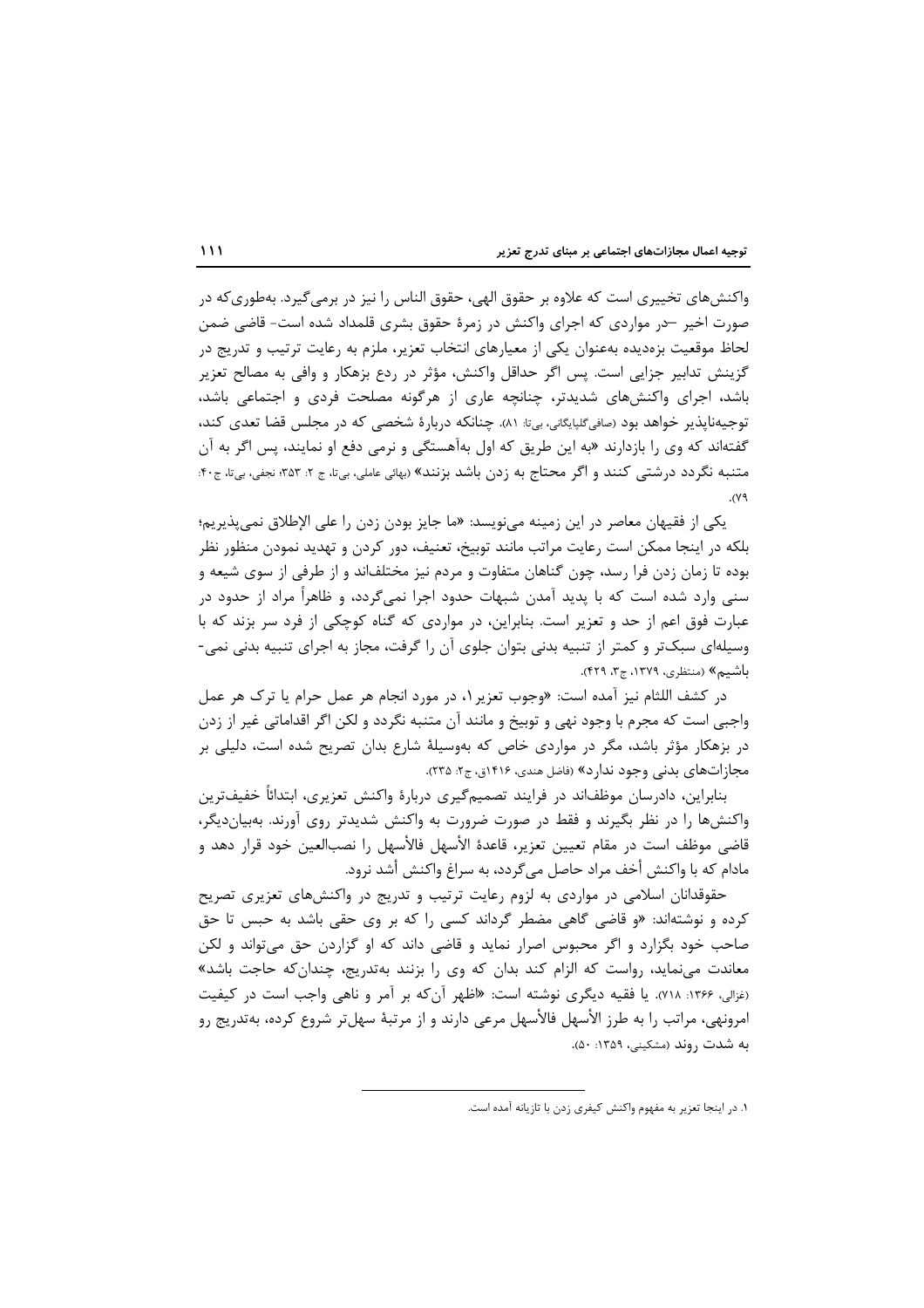ر<br>رواده سی تحقیق کفرگر و جرم شنگ هست دوده ۴۸، شهاده ۱، بعاد و قابستان ۱۳۹۷

همچنان که در برخی فتاوا نیز تصریح شده است، گروهی تدریج در تعزیر را با ضرورت رعایت مراتب در نهی از منکر هماهنگ و منطبق یافتهاند، زیرا فلسفهٔ تشریع تعزیر، پیشگیری از تکرار بزهکاری در آینده بهوسیلهٔ مجرم و دیگران بوده و ازاین٫و، وجوب انکار منکر، از مواردی است که موجب جواز اجراي تعزير محسوب شده است (نجفي، بي¤، ج٢١. ٣٧٨؛ فاضل هندي، ١۴١۶ق، ج ٢: ٢٣۵).

بر این اساس، دادرسان و مأموران اجرای مراقبتهای رسمی، همانند دیگر شهروندان، در جریان مقابله با بزهکاری ملزم به اقتصار بر اقل و رعایت مراتب و مدارج هستند و همچنان که محتسب نخست بیم می۵هد و در تأدیب نمی شتابد (ابن اخوه، ۱۳۶۰: ۲۹)، مقامات قضایی نیز مکلف به اجرای ترتیب مذکور خواهند بود؛ اگرچه اعمال واکنشهای کیفری اغلب در موارد فوت محل تغییر منکر، بهدلیل تمام شدن جرم و انقضای آن صورت میگیرد، لکن حاکم همچنان باید طریق برخوردِ توصیهشده در نهی از منکر را مورد توجه قرار دهد.

گروهی دیگر از فقها نیز تعزیر را یک واکنش دفاعی و بهمنظور حمایت جامعه و نیز مجرم از خسارتهای بزهکاری قلمداد کرده، رعایت تدرّج در انتخاب عکسالعملهای تعزیری را مبتنی بر برخي شرايط دفاع دانستهاند. در *نهايهالمحتاج* آمده است: «بر حاكم واجب است كه هر يک از انواع تعزیر را که مناسب با موقعیت بزهکار و جرم اوست، انجام دهد و در این راه باید که ترتیب و تدریج را همان گونه که در دفع مهاجم مطرح است رعایت کند» (<sub>د</sub>ملی، بی¤، ج۸ ۱۹؛ همچنین ر.ک ابن روزبهان، بی¤:  $.(\Upsilon$ ۹۲

بنابراین، همان گونه که در دفاع، اگر مدافع بتواند با آسانترین اقدام شر مهاجم را دفع کند، نباید مرتکب اقدام شدیدتر گردد (طباطبائی، ۱۴۱۸ق، ج ۱۶: ۱۶۱) و درهرحال باید به میزان ضرورت اکتفا کند، قاضی نیز در گزینش واکنش تعزیری مناسب و مؤثر، باید ترتیب و تدریج را رعایت کرده و به مقتضاي الأسهل فالأسهل يايبند باشد.

با عنايت به آنچه گفته شد، قاعدهٔ ممنوعيت ايذاء مؤمن از اهم دلايلي است كه مي توان براساس آن بر لزوم رعايت تدرّج توسط قاضي استدلال كرد. از نگاه پيشوايان معصوم (ع)، «بدترين مردم نزد خداوند کسانی هستند که پشت مسلمانی <sub>د</sub>ا به غیر حق برای اجرای کیفر برهنه سازند»<sup>۱</sup> (<sub>کلینی</sub>، ۴۲۹ق، ج ۱۴: ۲۴۳) و «کسی که بر مؤمن ستم روا دارد، خصم خداست» ٔ «بنحیون، ۱۳۸۵، ج۲: ۴۴۵). بر این اساس، این امر مورد وفاق دانشمندان اسلام است که به مقتضای اصل «لا ولایه لأحد علی أحد» و قاعدهٔ «الناس مسلطون على أنفسهم/ اموالهم» تصرف در نفوس و اموال ديگران و هرگونه اذيت و آزار رساندن به مسلمانان جرام است.

یکی از فقیهان معاصر در این زمینه میiویسد: «طبیعی است که اعمال همهٔ مراحل **ا**نهی از منكر] ايذاء و اضرار بر مؤمن است ولي طبق ادلهٔ وارده، و به ملاک مصالح ديني و اجتماعي، ايذاء و

 $111$ 

١. «عَن السَّكُونِيِّ: عَنْ أَبِي عَبْدِ اللَّهِ عليهالسلام، قَالَ: «قَالَ رَسُولُ اللَّهِ صلى الله عليه و آله: إِنَّ أبْغَضَ النَّاسِ إِلَى اللَّهِ- عَزَّ وَ جَلَّ- رَجُلٌ جَرَّدَ ظَهْرَ مُسْلم بغَيْر حَقٍّ».

٢. «عَنْهُ (ع) أنَّهُ كَتَبَ إلَى رفَاعَةَ دَارِئْ عَنِ الْمُؤْمِنِ مَا اسْتَطَعْتَ فَإِنَّ ظَهْرَهُ حِمَى اللَّهِ وَ نَفْسَهُ كَرِيمَةٌ عَلَى اللَّهِ وَ لَهُ أَنْ يَكُونَ ثَوَابُ اللَّهِ وَ ظَالِمَهُ خَصْمُ اللَّهِ فَلَا يَكُونَ خَصْمُكَ اللَّه».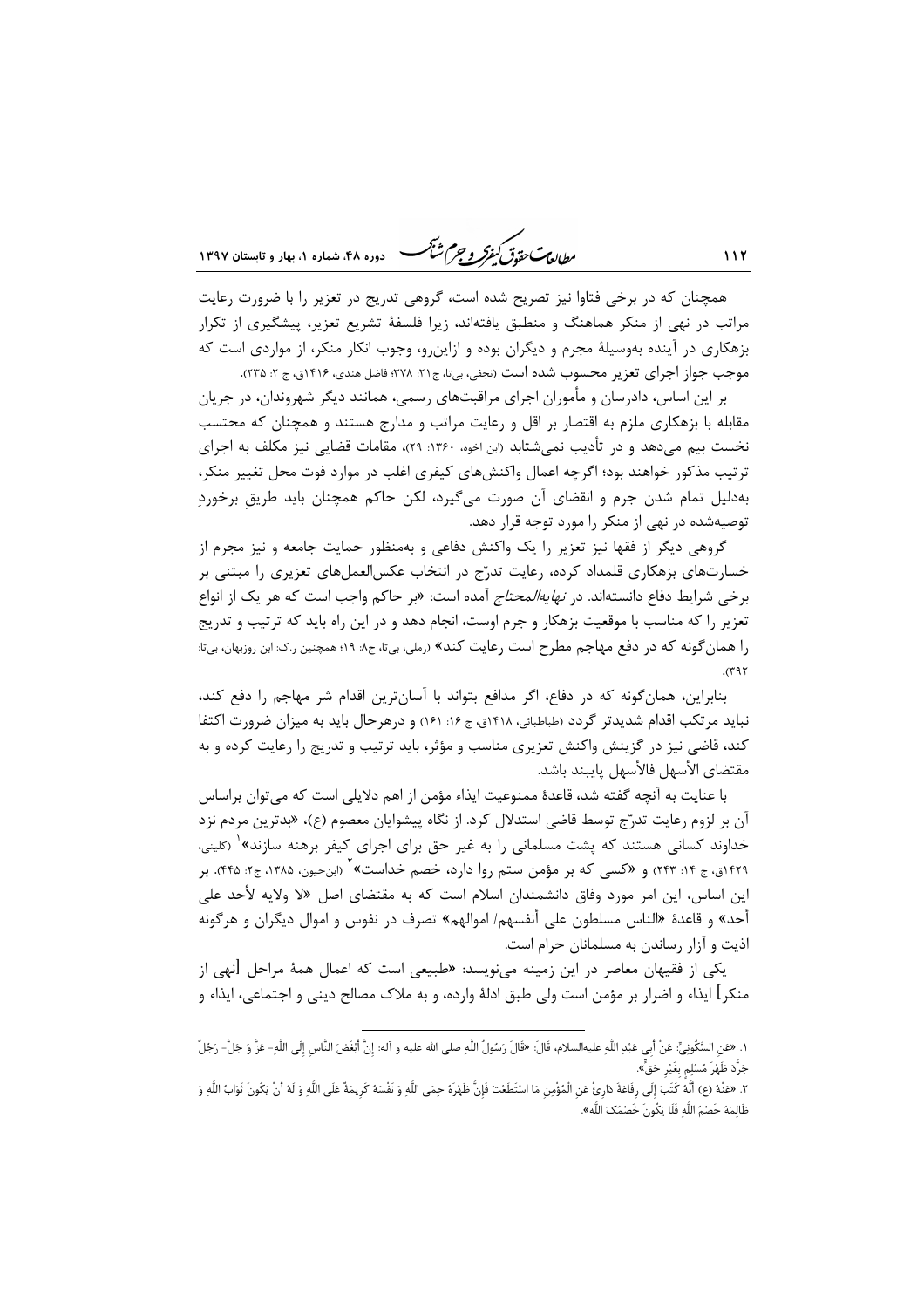اضرار تحت عنوان امرونهي جايز است و در فرضي كه مرتبهٔ أسهل مؤثر باشد، اعمال مرتبهٔ بالاتر كه ایذاء و اضراری شدیدتر است بیدلیل و غیر جایز [است] و ادلهٔ باب [امربهمعروف و نهی از منکر] چنین اطلاقی را متکفل نیست» (مشکینی، ۱۳۵۹: ۵۰ همچنین ر.ک: حسینی مراغی، بیتا، ج۲: ۶۲۷؛ ماوردی، ۱۳۸۳: ۴۷۸). ازاین٫و، قضات مکلفاند در مقام اجرای تعزیر، به کمترین تدبیر مؤثر در تحقق مقاصد تربیتی و بازدارندگی این واکنشها اکتفا نموده، کمال احتیاط را رعایت کنند؛ چراکه سختترین چیزی که قاضی میتواند به اًن گرفتار اًید، تجاوز از حد مقتضی و اعمال بیمناسبت کیفر همچون نواختن یک تازیانه در غیر محل آن بر بزهکار و متربی است (صافیڰلپایگانی، بیتا: ۸۴).

ممنوعيت ايذاء مؤمن يا اضرار به او، فقط آنگاهكه دليل قطعي بر آن وجود داشته باشد مرتفع میگردد. بدیهی است که در صورت وجود دلیل مزبور، ایذاء و اضرار فقط در حدود دلالت قطعی و یقینی دلیل مجاز خواهد بود؛ زیرا باوجود دلیل، به قدر ضرورت ارتکاب رفتار مباح می5ردد و طبق قاعدهٔ الضرورات تقدر بقدرها، فقط به میزان یقینی و به قدر متیقن می توان حریم ممنوع را نقض ک د.

بے تردید، اعمال تعزیرات، بەویژه هنگامی که مستلزم تصرف در جسم یا آزادی یا اموال بزهکار باشد، بەنوعی با ایذاء و اضرار بر مجرم ملازمه دارد. ازاین٫و، حاکم موظف است فقط به میزان ضروری اقدام به تعیین واکنش علیه مجرم کند و البته لازم است واکنشی را برگزیند که با جرم ارتکابی تناسب داشته و بهرمای از نفع فردی یا اجتماعی داشته باشد. به دیگر سخن، اقدام قاضی در تعیین تعزیر و اجرای آن فقط در صورتی مشروعیت دارد که بر مدار مدارج تعزیر صورت گرفته باشد، در غیر این صورت، خود عمل حرامی است که موجب تعزیر است.

بنابراین، اگر قاضی در تعیین تعزیر بدون رعایت ترتیب و بدون اینکه ضرورت اقتضا داشته باشد و فقط با توجه به نافعیت چشمگیر یک واکنش خاص، واکنش شدیدی را علیه بزهکار برگزیند، درحالي كه انتخاب چنان واكنشي فراتر از حدود ضرورت و استحقاق مجرم تشخيص گردد، قطعاً چنان واکنشی عاری از مشروعیت خواهد بود، زیرا گزینش واکنش غیرضروری و فراتر از استحقاق، به معنای نقض محدودهٔ جواز و ورود به منطقهٔ حرمت و ایذاء و اضرار غیرمجاز بر مؤمن است که خود درخور تعزیر است. بر این اساس، حرمت ایذاء مؤمن، مثبت لزوم رعایت تدرّج تعزیر توسط قضات است، چراکه قضات باید در انتخاب هر نوع واکنش تعزیری، پس از ارزیابی و سنجش آثار آن و احراز ضرورت و نافعیت واکنش و استحقاق بزهکار و با عنایت به مراتب و مدارج تعزیر، واکنش اصلح را شناسایی، تعیین و اعمال کنند و مگر در مواردی که اتخاذ واکنش اشد ضرورت داشته باشد، به واکنش های آسان تر و خفیف تر اقتصار کنند.

بنابراین، لزوم رعایت ترتیب و تدریج در واکنش تعزیری را می توان ناشی از ویژگی «مفید و ضروری بودن» واکنشها دانست. بهعبارتدیگر، قاضی باید واکنشهای تعزیری را بهگونهای برگزیند که هم کمتر از میزان ضروری نباشند و هم اجرای آنها تأمینکنندهٔ فایدهٔ فردی یا اجتماعی باشد (صادقی، ۱۳۷۳: ۵۵۶).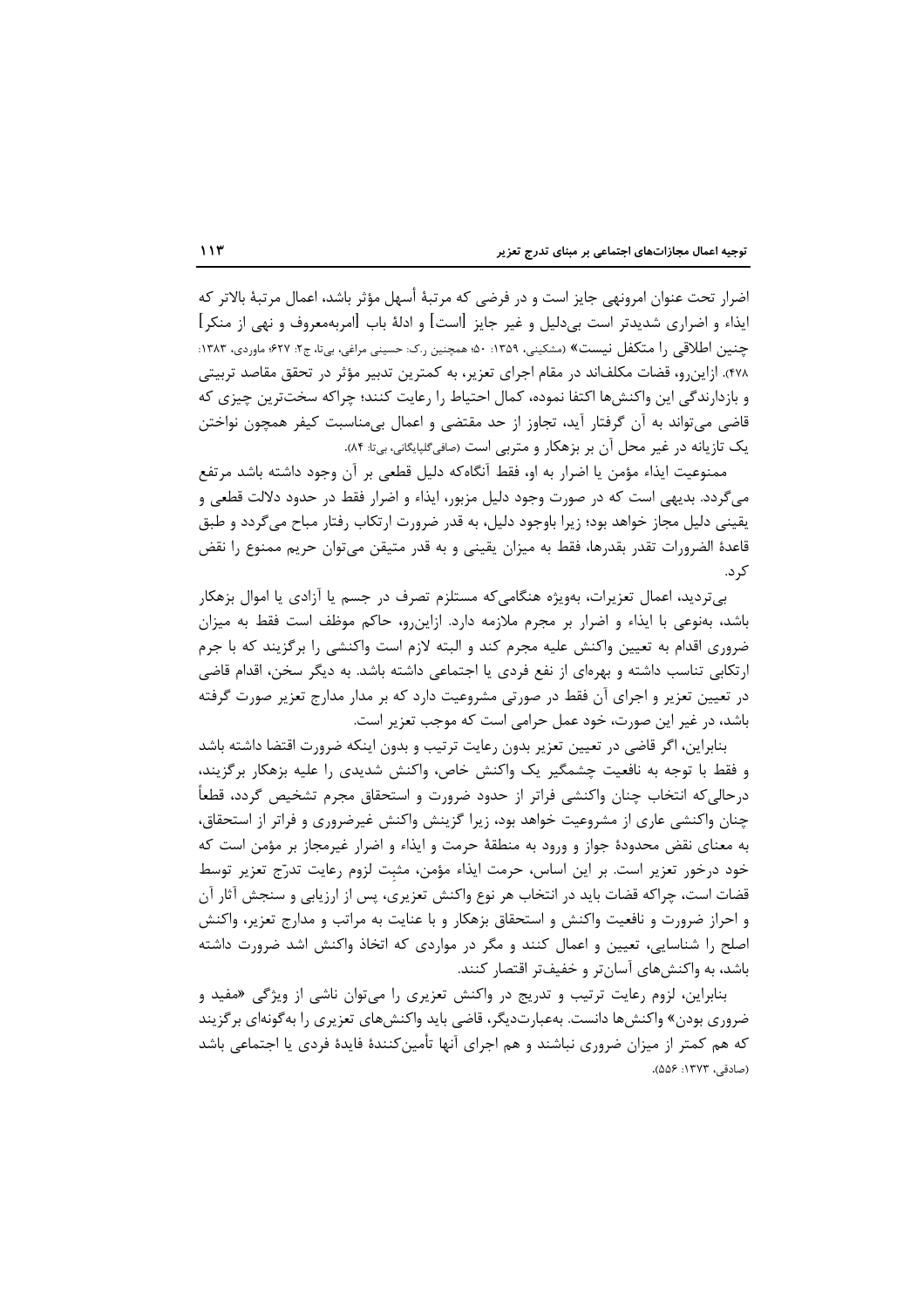ر<br>داراد به سن متحدد تن گرفتگر و جرم شنگ می دوده ۴۸، شهاره ۱، بعاد و تابستان ۱۳۹۷

یکی از فقیهان معاصر با تأکید بر دو عنصر سودمندی و ضرورت، در این زمینه مینویسد: دلایلی که بر وجوب امربهمعروف و نهی از منکر دلالت میکند، هرچند اطلاق دارد، ولی این اطلاق را دلایلی که بر حرام بودن آزار و زیان رسانی به مؤمن دلالت میکند، مقید می سازد؛ بنابراین در خارج شدن از اطلاقات روایات امربهمعروف و نهی از منکر به همان مقداری که موجب برطرف شدن **ضرورت** میشود اکتفا میگردد… باید توجه داشت که همهٔ این درجهبندیها براساس ترتیب اثر و مقایسهٔ آن با آزار رسانی به گنهکار و رعایت آنچه اهمّ است میباشد. ازاینرو اگر از آغاز بدانیم که نهی از منکر ما در موردی جز با بهکار گرفتن مرتبهٔ سوم –یعنی نهی از منکر عملی- *مفید* نیست، باید همان را به کار گرفت، بدون اینکه مرتبهٔ اول و دوم اجرا گردد (<sub>نوری</sub> همدانی، ۱۳۷۹: ۲۹۳). ازاین رو، ممنوعیت زیادهروی در کیفر و نیز ضرورت رعایت نافعیت و سودمندی واکنشهای جزایی، موجد تکوین سیاستی خاص در مرحلهٔ تصمیم گیری و انتخاب واکنش های مناسب شده است. این روش که مبتنی بر ترتیب و تدریج در واکنشهاست، علاوه بر آنکه قاضی را فعالانه در سنجش تأثیر تدابیر و اقدامات جزایی بهمنظور تأمین اهداف سیاست جنایی مشارکت داده و حساس ترین نقش و موقعیت را به وی محول کرده است، موجب جلوگیری از حرص در کیفر و افراط در عقوبت میشود؛ بنابراین بهمقتضای اصل و احتیاط و نیز با توجه به عدم مطلوبیت کیفر نزد قانونگذار اسلامی، رعایت ترتیب و تدریج در انتخاب عکسالعملهای جزایی لازم می گردد.

باید توجه داشت که مراد از سودمندی واکنش جزایی، آن گونه که برخی مکاتب حقوقی پنداشتهاند ٰ، منحصراً فایدهٔ اجتماعی آن نیست؛ بلکه علاوه بر آن، سودمندی کیفر ممکن است مستقیماً متوجه شخص بزهکار شود. بهعلاوه، سیاست کیفری اسلام برخلاف برخی مکاتب و دیدگاههای حقوقی، افراط در سودانگاری را روا نداشته و انتخاب واکنش سودمند را در همه حال جایز نمی،داند. بهعبارتدیگر، اگرچه هر واکنشی باید سودمند باشد، درعینحال نباید کمتر از میزان لازم و ضروری تشخیص گردد و از طرف دیگر، نمیتوان عکسالعمل مفید و ضروری را هرچند نامتناسب با جرم ارتکابی و منحصراً به این دلیل که مفید و ضروری است، بر بزهکار تحمیل کرد، زیرا چنین رویکردی تعدی و تجاوز بر بزهکار بوده و افراط در کیفر است «بن-یون، ۱۳۸۵، ج۲: ۴۴۴) <sup>۲</sup> که مورد نهی شدید قانونگذار اسلامی است (برقی، ۱۳۷۱، ج ۱: ۲۷۴) ً.

همان گونه که گروهی عکسالعملهای جزایی را یک واکنش تدافعی دانسته و تصریح کردهاند که در این موارد نیز کیفر باید متناسب با دفع مفسده و ضروری در مقابله با آن باشد «بن روزبهان، بی¤: ۳۹۲)، در تعیین واکنش تعزیری، هم رعایت ضرورت و سودمندی و هم رعایت تناسب و استحقاق مجرم، هر سه لازم است. ازاین٫و، واکنش جزایی مشروع واکنشی است که با رعایت ترتیب و تدریج

 $11f$ 

١. از ديدگاه پيروان مكتب اصالت فايده، مجازات ازآنرو كه براي حيات جامعه مفيد است، بايد اجرا گردد و درواقع، سود اجتماعي توجيه كنندة مجازات است (باهري، ١٣٨٠: ٤٩).

٢. «عَنْ رَسُولِ اللَّهِ (ص) أَنَّهُ قَالَ ظَهْرُ الْمُؤْمِنِ حِمًى إِلَّا مِنْ حَدٍّ وَ نَهَى أَنْ يَتَعَدَّى أخذ خدَأ مِنْ حُدُودِ اللَّهِ».

٣. «عَنْ عَلِيٍّ بْنِ أَسْبَاطٍ رَفَعَهُ قَالَ نَهَى رَسُولُ اللَّهِ (ص) عَنِ الْأَدَبِ عِنْدَ الْغَضَبِ».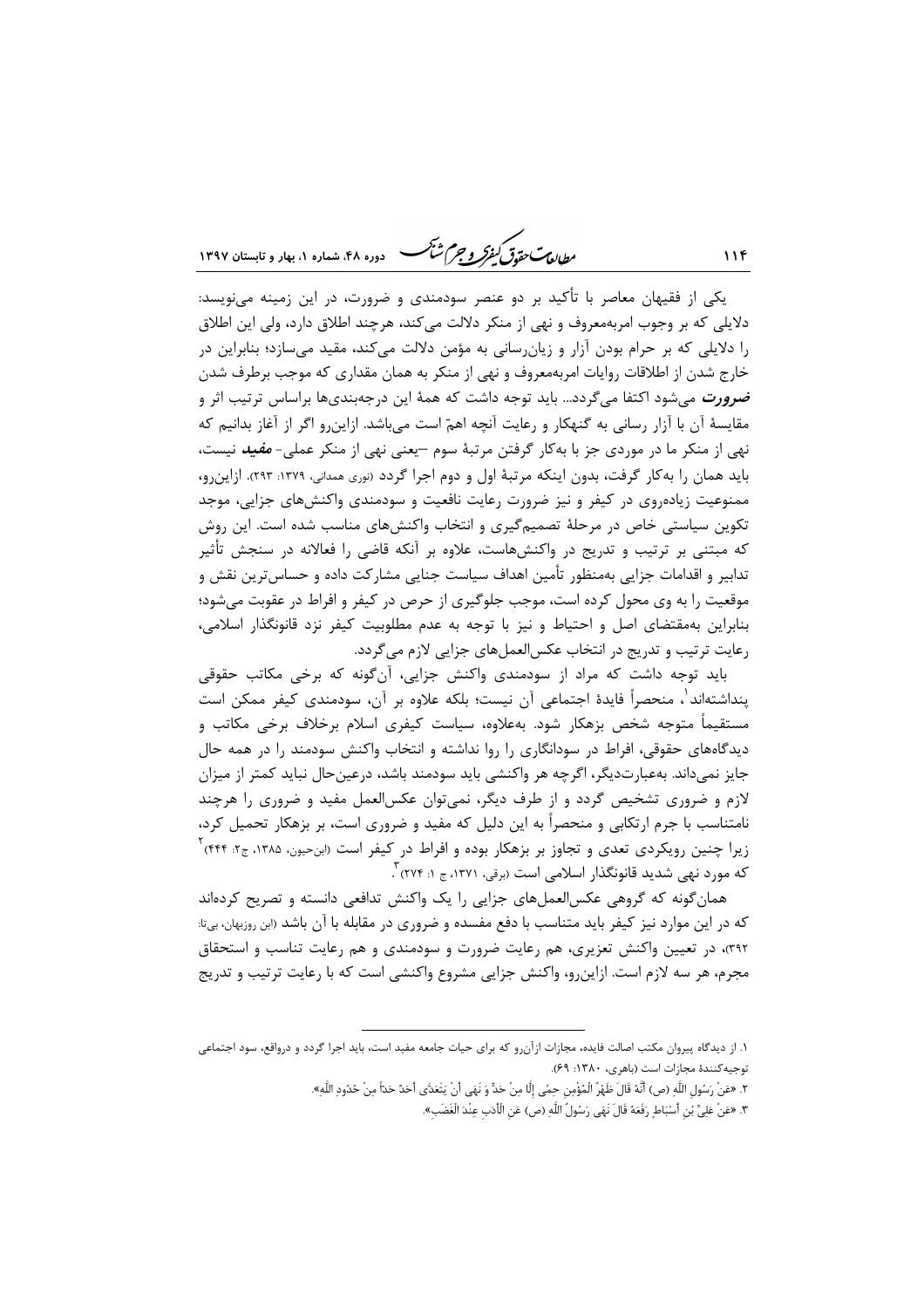و با عنایت به یک قاعدهٔ مهم گزینش شده باشد: «فقط آنچه سودمند است، نه کمتر ازآنچه ضروری است و نه بیش ازآنچه استحقاق دارد» (صادقی، ۱۳۷۳: ۵۵۶).

با عنایت بهمراتب مذکور، گزینش واکنش مناسب و انتخاب صالح ترین اقدام جزایی را باید پیچیدهترین، مشکلترین و حساس ترین مرحله از مراحل رسیدگیهای قضایی دانست، زیرا قاضی در گزینش واکنش اصلح و کارآمد باید درعینحال سه عنصر ضرورت، سودمندی و استحقاق را در نظر داشته باشد و این امر نیز مگر با پایبندی قاضی به تدرّج واکنشهای تعزیری میسر نمیگردد.

مراعات تدرّج در گزینش واکنش اصلح خود موجبات اعمال واکنش۵مای تعزیری متنوع و ازجمله مجازاتهای اجتماعی را در موارد مقتضی فراهم میکند و محاکم را از اصرار نابجا بر نوع و میزان خاصی از تعزیر و افراط در توسل به برخی از صورتهای واکنش تعزیری بازمیدارد.

جایگاه رفیع و نقش مهم تدرج در سیاست کیفری اسلام، موجب شده است تا اجرای آن سیاست، بهخصوص از سوی شورای نگهبان قانون اساسی و بهویژه در دههٔ نخست پس از انقلاب اسلامی مورد تأکید قرار گرفته و بهمنظور انطباق سیاست کیفری جمهوری اسلامی ایران بر سیاست تدرج تلاشھایے صورت گیرد.

شورای نگهبان ضمن اصرار بر لزوم رعایت ترتیب و تدریج در گزینش واکنش های تعزیری، بسیاری از مصوبات جزایی را بهدلیل بی توجهی در پیشبینی امکان تدرّج در واکنشهای تعزیری، مغاير با احكام شرع دانسته است (رك: مهرپور، بي تا: ١۴٨).

قانونگذار نیز طی چند دههٔ اخیر، با توجه به رهنمودهای شورای نگهبان، ضرورت رعایت تدریج و ترتیب در تعزیر را در برخی از مواد قانونی مورد تأکید قرار داده و بر لزوم مراعات تدرّج تعزیر تصریح کرده و در برخی قوانین، تمایل روشنی در جهت هدایت اقدامات محاکم و مقامات قضایی به اجرای ترتیب و تدریج در واکنشهای تعزیری ابراز کرده است.

چنانکه مادهٔ ۴۳ قانون مجازات اسلامی سابق مقرر میداشت: «اشخاص زیر معاون جرم محسوب و با توجه به شرایط و امکانات خاطی و مراتب جرم و تأدیب از وعظ و تهدید و درجات تعزیر، تعزیر می شوند…»؛ همچنین، مادهٔ ۵۴ همان قانون مقرر می داشت: «در جرایم موضوع مجازاتهای تعزیری… اجبارکننده به مجازات فاعل جرم، با توجه به شرایط و امکانات خاطی و مراتب جرم و مراتب تأديب از وعظ و توبيخ و تهديد و درجات تعزير، محكوم مي£ردد».

قانون مجازات اسلامی مصوب ۱۳۹۲/۲/۱ نیز اگرچه به «مراتب تأدیب و درجات تعزیر» تصریح نکرده، در مادهٔ ۱۸ قاضی را مکلف کرده است که نوع و میزان مجازات تعزیری را با توجه به معیارها و ضوابط مذکور در آن مقرره تعیین کند، و در مادهٔ ۱۹ نیز برای نخستینبار واکنشهای تعزیری را در قالب درجات هشت گانه درجهبندی و معرفی کرده است.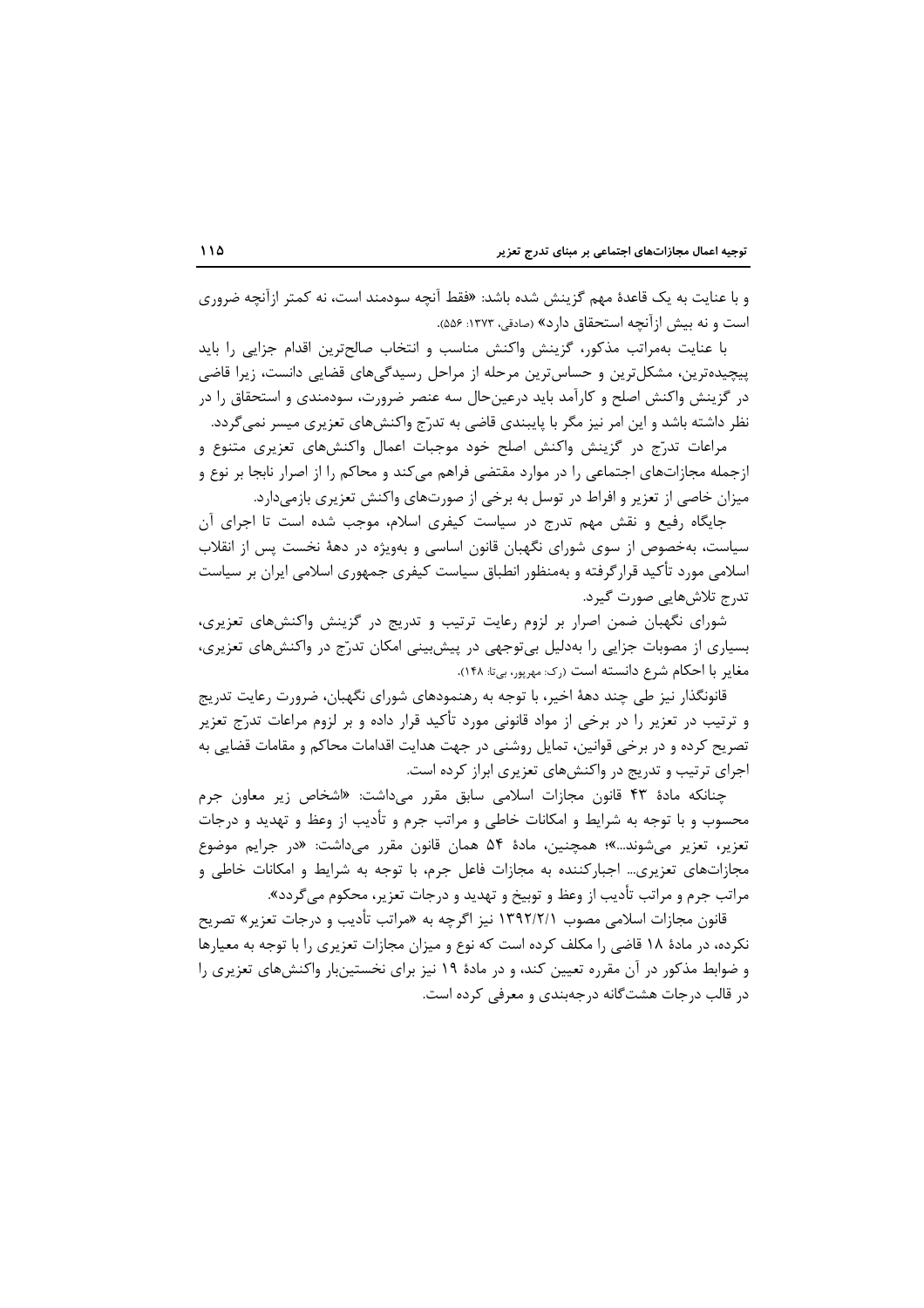ر ان می باشد.<br>را ان مسلم متحدق کنفرگر و جرم شنگ هنداده ۴۸، شهاره ۱، بهار و تابستان ۱۳۹۷

اگرچه این تلاشها، بهدلیل عدم کفایت و بهسبب وجود برخی سیاستهای مغایر ۱، نتوانسته است تحقق کامل سیاست تدرج را در پی داشته باشد، در حد خود بیانگر یک نکتهٔ مهم است و آن اینکه نظام قانونی تعزیرات فی نفسه با سیاست تدرج در تعزیرات منافاتی ندارد، بلکه می توان از آن برای تحقق سیاست تدرج استفاده کرد.

بهبیاندیگر، نظام قانونی تعزیرات بهمثابهٔ کالبد انعطافپذیری است که میتوان با دمیدن روح تدرج در آن، سیمای نوینی از آن به نمایش گذاشت که به حقیقت سیاست کیفری اسلام نزدیکتر باشد. پس تحقق کامل سیاست تدرج، مستلزم نظام کیفری کاملاً باز و بدون ضابطه و دادرسان مبسوطالید و فارغ از هرگونه نظارت نیست. لذا اگر مقنن ارادهٔ جدی در این زمینه داشته باشد، میتواند با اصلاح مقررات موجود و وضع قوانین و مقررات جدید، زمینهٔ اجرای سیاست تدرج را فراهم سازد.

۲. تدرّج تعزیر و لزوم اِعمال مجازاتهای اجتماعی

براساس سیاست تدرّج در واکنشهای تعزیری، انتخاب هر نوع واکنش جزایی، در جریان مقابله با بزهکاری، پس از ارزیابی و سنجش آثار آن و احراز ضرورت و نافعیت واکنش و نیز برآورد استحقاق مرتکب صورت می گیرد و همان گونه که پیش|زاین گذشت، آنچه از برخی نصوص روایی و نیز اقوال و نظریات حقوقدانان اسلامی مستفاد است، میتواند بهصورت قاعدهای که بیانگر سیاست خاصی است که در واکنشهای تخییری دنبال می شود، خلاصه گردد: «فقط آنچه سودمند است، نه کمتر ازآنچه ضروری است و نه بیش ازآنچه متهم استحقاق دارد».

ازآنچه گفته شد، لزوم بهکارگیری مجازاتهای اجتماعی در سیاست کیفری اسلام بهخوبی قابل استفاده است، زیرا چنانکه گذشت، مجازاتهای اجتماعی واکنشهایی هستند که مستلزم تحدید آزادی بزهکار و نظارت بر وی میباشند و لذا از حیث درجهٔ شدت و گزند کیفری، معمولاً بالاتر از واکنشهایی مثل جزای نقدی و پایین تر از کیفرهایی مانند شلاق و حبس قرار می گیرند. شایانذکر است که مجازات اجتماعی اگرچه خود از حیث میزان شدت و سختگیری در میانهٔ مراتب تعزیر قرار دارد، لکن مصادیق مختلف آن نیز واجد مراتب و مدارجی است که قاضی موظف است در گزينش واكنش اصلح بدان توجه كند.

امكان افزايش يا كاهش مدت تحديد آزادي و نيز امكان كاستن يا افزودن بر شدت نظارت، مجازاتهای اجتماعی را از انعطافپذیری خاصی برخوردار کرده است و ازاین٫رو به مقامات قضایی این توانایی را اعطا می کند که واکنشی سودمند و درعینحال متناسب با شدت جرم را انتخاب و تعیین کنند؛ بنابراین، قاضی در ارزیابی خود از واکنشها ممکن است به این نتیجه برسد که حسب

۱. تقنین نظام واکنشهای تعزیری بهگونهای که کیفر حبس، مجازات اصلی اکثر جرایم باشد و واکنشهایی همچون مجازاتهای اجتماعي جايگزين آن باشند و نيز تحديد اختيار قاضي در گزينش نوع واكنش از ميان غالباً سه واكنش اصلي حبس، شلاق و جزاي نقدی ازجمله سیاستهای مغایر با سیاست تدرج است.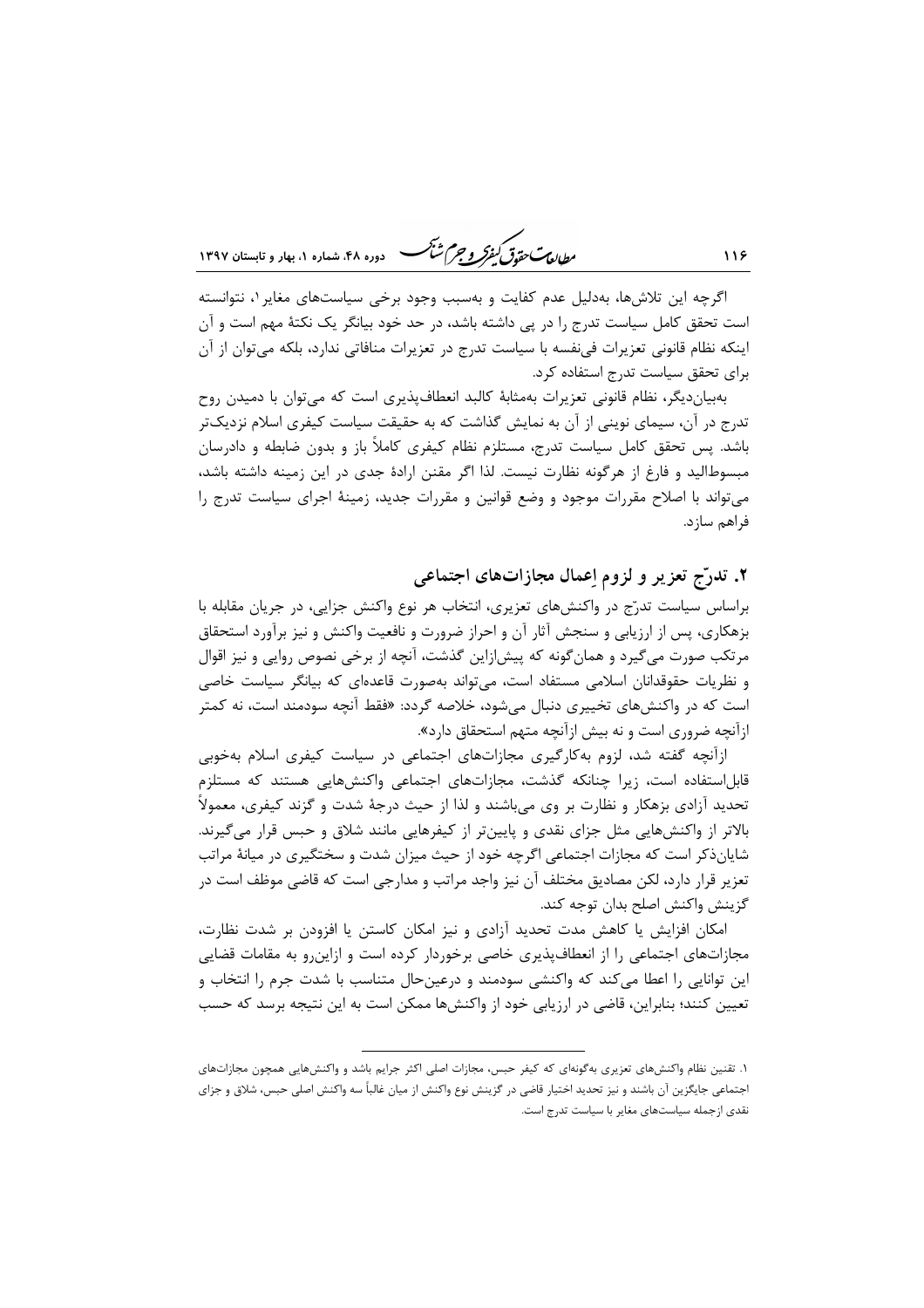شدت جرم و سایر ضوابط، تعیین مراتب خفیف و آسانتر تعزیر، مانند تحمیل مبلغ خاصی از جزای نقدی، موجب تأدیب مرتکب نشده و سودمند نباشد. همچنین، تعیین مراتب اشد تعزیر مانند افزایش مبلغ جزای نقدی بهحدی که موجب نافعیت باشد، با استحقاق بزهکار ناسازگار باشد. پس ضرورتاً گزینش تحدید آزادی و تحمیل مجازات اجتماعی بهعنوان واکنشی با شدت متوسط واجب میگردد. همچنین، ممکن است بزه ارتکابی نسبتاً شدید و سنگین باشد، بهطوریکه تحمیل مراتب خفیف تعزیر، تأثیری در تأدیب و بازدارندگی بزهکار نداشته باشد یا حتی موجب تجری او و سایرین شود. در این وضعیت، برخی از صورتهای مجازات اجتماعی ممکن است واکنش مناسبی تشخیص داده شود.

گاهی ممکن است برای قاضی آشکار شود که بزهکار در زمرهٔ مکرّرین جرایم قرار دارد یا مرتکب جرایم عدیده شده و لذا تأدیب و ردع بزهکار مستلزم انتخاب مراتب شدید تعزیر است. در این صورت حصول اغراض حقوق کیفری ضرورتاً مستلزم بهکارگیری واکنشهایی است که از گزند کیفری محسوسی برخوردار باشند. پس ازآنجاکه برخی از صوَر مجازات اجتماعی رنج و آزار نسبتاً شایان توجهی را بر مجرم تحمیل میکنند، میتوانند سودمند باشند و متناسب با استحقاق مجرم تشخیص شوند. به همین صورت، بعضاً ممکن است قاضی در ارزیابی خود از عوامل ارتکاب جرم و آثار واکنش تعزیری به این نتیجه برسد که مراتب اسهل و ایسر تعزیر اگرچه سودمند است، اجرای آنها عليه بزهكار عملاً ممكن نيست؛ براي مثال، اگر بزهكار فاقد تمكن مالي باشد، تحميل واكنش-های مالی در خصوص وی نافع نخواهد بود. در چنین مواردی، قاضی ممکن است برخی از صورتهای مجازات اجتماعی را سودمند بیابد و با کاهش میزان محدودیت آزادی و نظارت، شدت آنها را با جرایم ارتکابی متناسب سازد. همچنین ممکن است تأدیب بزهکار در گرو اعمال مراتب اشد و مدارج اصعب تعزیر —مانند حبس- باشد، لکن تحمیل چنین واکنشهایی فراتر از استحقاق مجرم باشد و لذا قاضی به این نتیجه برسد که اعمال برخی از صورتهای مجازات اجتماعی ضروری است. به این صورت که با افزایش میزان محدودیت آزادی و نظارت، واکنشی با گزند کیفری بالا و بسیار نزدیک به واکنشهای اشد و اصعب گزینش گردد که در همین حال، متناسب با بزه ارتکابی بوده و منافع فردی و اجتماعی را نیز در پی داشته باشد. ازاینرو، وقتی قاضی پس از ارزیابی جوانب مختلف امر، بهدلیل عدم نافعیت یا عدم تناسب درجات و مراتب پایین واکنشهای تعزیری به سطوح میانی سلسلهمراتب تعزیرات می٫رسد، ضرورتاً مجازاتهای اجتماعی را واکنشهای مؤثر و مناسبی می یابد و لذا ممکن است قاضی به این اقناع برسد که محکومیت به مجازات اجتماعی نهتنها ضروری است، بلکه دربردارندهٔ حداکثر نافعیت بوده و متناسب با استحقاق مجرم است یا دستکم بیش از استحقاق وی نیست؛ بنابراین، تدرج تعزیر و ضرورت مراعات ترتیب و تدریج در گزینش واکنشهای جزایی، خود لزوم بهکارگیری مجازاتهای اجتماعی و فلسفهٔ تمسک به مجازاتهای محدودکنندهٔ آزادی در سیاست کیفری اسلام را تبیین میکند. پس اینکه مواردی از صدور مجازاتهای اجتماعی در سیاست کیفری اسلام ملاحظه میشود، حاکی از این است که در آن موارد، در سلسلهمراتب تعزیرات، واکنش اصلح، تحدید آزادی مجرم تشخیص داده شده و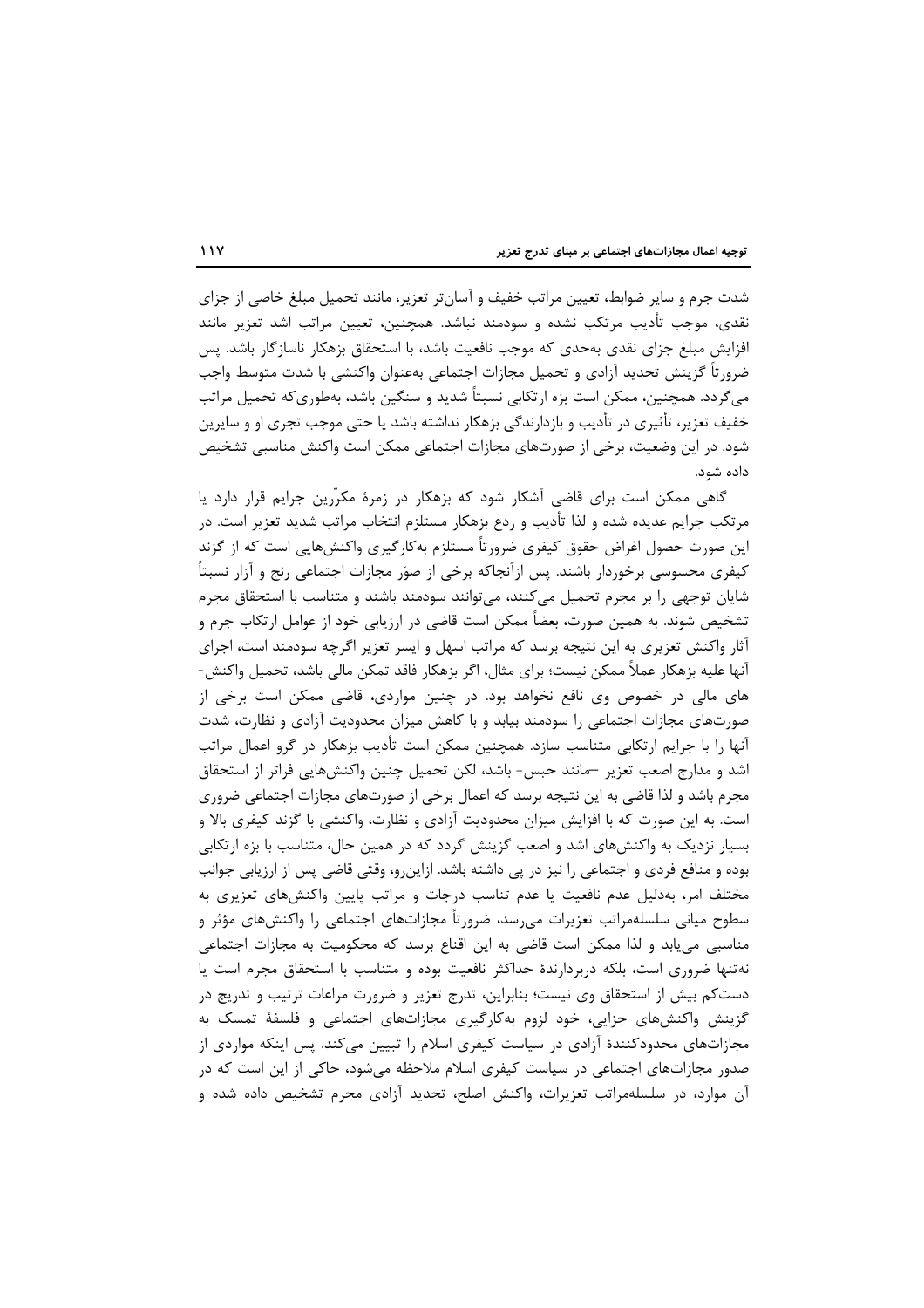ر<br>رواده سی تحقیق گفتر و جرم شنگ هنده ۴۸، شعاره ۱، بعاد و قابستان ۱۳۹۷

ضرورت و نافعیت واکنش و استحقاق بزهکار، مقتضی مجازات اجتماعی بوده است. بهبیان دیگر، گاهی توجه بهمراتب جرم و عوامل ارتکاب آن حاکی از آن است که از یکسو، واکنشی کمتر از مجازاتهای اجتماعی نافعیت سودمندی ندارد و موجب جلب مصالح فردی و اجتماعی نیست و از سوی دیگر، واکنشی بیشتر از مجازات اجتماعی ضرورت ندارد یا فراتر از استحقاق مجرم است؛ در این صورت، لزوم رعایت مراتب و درجات تعزیر، ضرورت بهکارگیری مجازاتهای اجتماعی را آشکار میکند و نشان میدهد که مجازاتهای اجتماعی ازاینرو در سیاست کیفری اسلام اتخاذ شدهاند و نیز به این دلیل امروزه باید گزینش و اعمال شوند که گاهی رعایت ترتیب و تدرج تعزیر و لزوم اتخاذ واکنشهای ضروری، سودمند و متناسب، اقتضای آن را دارد.

با عنایت به آنچه گفته شد، اگرچه سیاست تدرج در تعزیرات لزوماً به اتخاذ مجازاتهای اجتماعی منتهی نمیشود –زیرا ممکن است مقتضای آن گزینش واکنش اخف یا اشد از مجازات اجتماعی باشد- لکن این سیاست بر لزوم تنوع واکنشهای تعزیری و در پی آن لزوم تمسک به مجازاتهای اجتماعی تأکید میکند و حاکی از نادرست بودن انحصار واکنش تعزیری به دو یا چند واکنش خاص مانند حبس، شلاق و جزای نقدی است.

درواقع با توجه به اینکه قاضی موظف است بر اساس سیاست تدرج مؤثرترین واکنش را از میان مراتب متنوع واکنشهای تعزیری —که مجازاتهای اجتماعی نیز در آن میان قرار دارند– برگزیند، مجازاتهای اجتماعی با رعایت سیاست تدرج در تعزیرات میتوانند موقعیتی برجسته بیابند.

بهبیان دیگر، توسعهٔ اختیارات دادرسان در گزینش واکنش و عدم تحدید نوع و میزان مجازاتهای تعزیری از یکسو و لزوم رعایت سیاست تدرج از سوی دیگر میتواند به تمسک به مجازاتهای اجتماعی بینجامد و بر این اساس، اعمال مجازاتهای اجتماعی در مواردی تکلیف دادرس است؛ زیرا اگرچه مجازاتهای تعزیری (بهجز تعزیرات منصوص) برخلاف حدود حتمیت ابتدایی نیافتهاند، لکن پس|زاینکه قاضی واکنش تعزیری را —که ممکن است مجازات اجتماعی باشد- اجتهاد کرد، آن واکنش حتمیت می یابد و دیگر عدول از آن مجاز نخواهد بود؛ بنابراین، پیش بینی انواع مجازاتهای اجتماعی در میان سایر واکنشهای تعزیری اصلی مقرر در قانون کیفری ضرورتی انکارناپذیر است.

### نتىجەگىر ي

لزوم رعایت ترتیب و تدریج در واکنشهای تعزیری، قضات را فعالانه در سنجش تأثیر تدابیر و اقدامات جزایی بهمنظور تأمین اهداف سیاست کیفری مشارکت میدهد و حساسترین نقش و موقعیت را به آنان محول میکند و همواره به آنان خاطرنشان میسازد که نسبت به اعمال کیفر حريص نباشند و از افراط در عقوبت بپرهيزند؛ بلكه تنها واكنشي را برگزينند كه سودمند است و در این راه از حد ضرورت فروتر و از حد استحقاق بزهکار فراتر نروند.

لزوم رعایت ترتیب و تدریج در واکنشهای تعزیری، حاکی از این است که گاهی قاضی در مسیر گزینش واکنش اصلح، موظف به انتخاب مجازاتهای اجتماعی است؛ ازاین٫رو تدرج تعزیرات،

118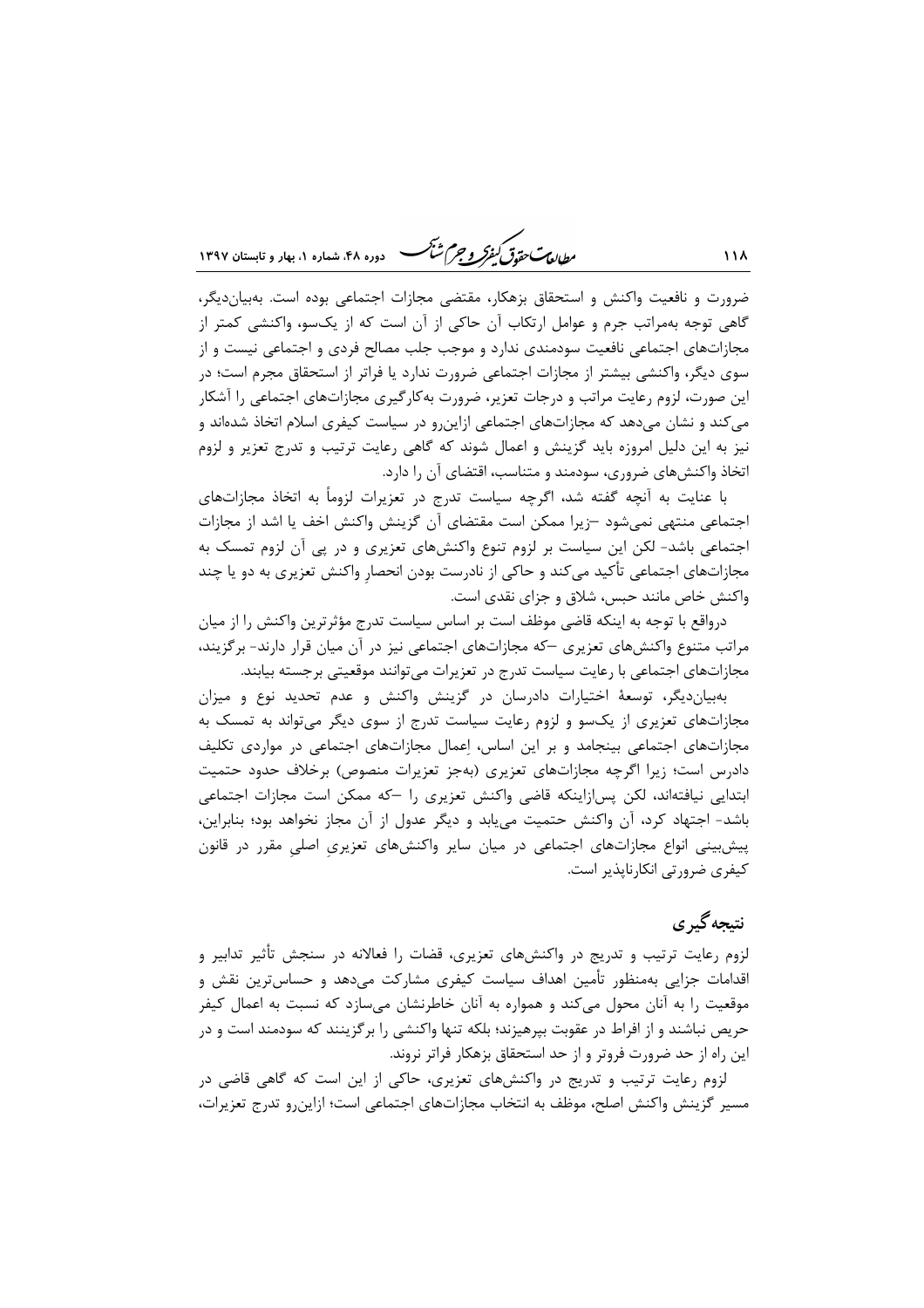حاکی از فلسفهٔ مجازاتهای اجتماعی و بیانگر لزوم بهکارگیری آن مجازاتها در سیاست کیفری اسلام است.

بررسی سیاست کیفری جمهوری اسلامی ایران حاکی از عدم توجه وافی و اقبال کافی مقنن به مجازاتهای اجتماعی است. اگرچه قانونگذار طی چند دههٔ اخیر، ضرورت رعایت تدریج و ترتیب در تعزیر را در برخی از مواد قانونی مورد تأکید قرار داده و بر لزوم مراعات تدرّج تعزیر تصریح کرده است و شورای نگهبان نیز بهویژه در دههٔ نخست پس از انقلاب اسلامی بر لزوم رعایت ترتیب و تدریج در گزینش واکنشهای تعزیری اصرار و پافشاری کرده است، لکن اگر تحولات سیاست کیفری تقنینی و قضایی سالهای اخیر از حیث میزان بهکارگیری مجازاتهای اجتماعی بررسی شود، آشکار میشود که هنوز واکنشهای مزبور در جایگاه شایستهٔ خود قرار ندارند؛ چنانکه با گذشت سه دهه از انقلاب اسلامی، اغلب صورتهای مختلف مجازاتهای اجتماعی هنوز بهعنوان مجازاتهای تعزیری مستقل نگریسته نشده و همچنان بهعنوان مجازاتهای تبعی و تکمیلی یا جايگزينهايي براي كيفر حبس تقنين و اجرا مي شوند. اين در حالي است كه حسب مباني فقهي، قضات موظفاند ضمن ارزيابي عوامل وقوع جرم و سنجش آثار اعمال واكنشهاى جزايي، واكنشي را بر گزینند که ضمن برخورداری از ضرورت، متضمن بهرهای از سودمندی باشد و درعین حال، فراتر از استحقاق بزهکار نباشد و در این راه از مجازاتهای اجتماعی غافل نشوند و در موارد مقتضی، آن واکنش ها را انتخاب و اجرا کنند.

ازاین و، ضروری است که با اصلاح قوانین موجود و وضع قوانین جدید و نیز فراهم ساختن زيرساختها و زمينهها و مقدمات لازم، امكان بهكارگيري مجازاتهاي اجتماعي توسط قضات فراهم شود، زیرا در مواردی، اعمال آن واکنشها ضرورت دارد و گاهی مؤثرترین و متناسبترین واکنش تشخيص داده مى شوند و ازاين٫و تعيين و اعمال آنها واجب مى شود و اعمال واكنشهايي خفيف تر یا شدیدتر از آنها مشروعیت نخواهد داشت.

رویکرد قانونگذار و رویهٔ قضایی در وضع و اجرای مجازاتهای تعزیری اصلی، یک رویکرد حداقلی است؛ بدین معنا که مقنن چند واکنش انگشتشمار را بهعنوان مجازاتهای تعزیری اصلی مقرر داشته و رویهٔ قضایی نیز از میان آن واکنشها اغلب نسبت به صدور و اجرای سه محکومیت حبس، شلاق و جزای نقدی تمایل بیشتری نشان داده است؛ لکن این رویکرد محدود، منطبق با سیاست فقه جزایی نیست. ازاینرو، پیشنهاد میشود که قانونگذار، متأثر از مبانی فقه جزایی، به مجازاتهای اجتماعی موقعیت برجستهای بخشد و آن مجازاتها را نه بهعنوان جایگزینهای کیفر حبس و نهفقط بهعنوان مجازاتهای تبعی و تکمیلی، بلکه بهعنوان مجازاتهای تعزیری اصلی و در عرض کیفرهای حبس، شلاق و جزای نقدی تقنین کند، بهگونهای که در تمامی جرایم با وجود شرایط، امکان اعمال مجازاتهای اجتماعی فراهم شود.

بی تردید، تقنین مجازاتهای اجتماعی بهعنوان مجازاتهای تعزیری اصلی، گام مهمی در ایجاد بستر لازم برای اجرای سیاست تدرج در تعزیرات و در پی آن اتخاذ و اجرای مجازاتهای اجتماعی در موارد مقتضی محسوب میشود؛ بااینحال، مادام که اندیشه و باور دادرسان و دیگر مأموران نظام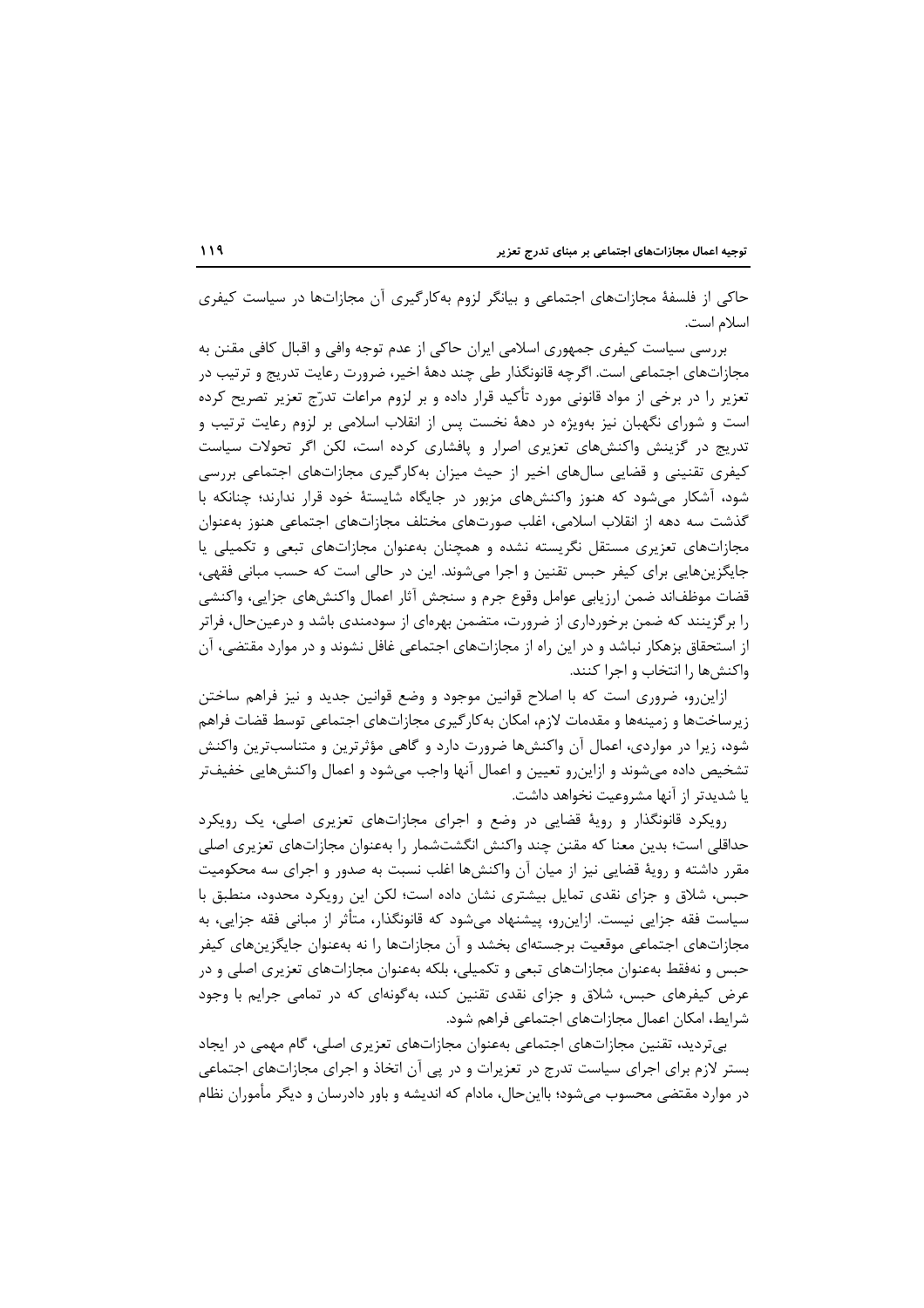ر<br>مطالعات متعق *کفوکر و جهم شنگ* هنده ۴۸، شماده ۱، بهاد و تابستان ۱۳۹۷

جزایی مقهور سیطرهٔ کیفر حبس توأم با بی|عتمادی به مجازاتهای اجتماعی بوده و عملکرد ایشان در تسخیر عادت حبس گرایی باشد، اصلاحات تقنینی بهتنهایی کافی نیست؛ ازاینرو یکی از اقدامات ضروری، فرهنگ سازی بهمنظور اصلاح سیاست قضایی است؛ بنابراین پیشنهاد می شود که دستگاههای قضایی و اجرایی، با اتخاذ تدابیر متنوع فرهنگی، به اصلاح نگرشهای نامطلوب دربارهٔ مجازاتهای اجتماعی بپردازند و نحوهٔ نگرش قضات و دیگر متصدیان عرصهٔ عدالت کیفری را در این خصوص مدیریت کنند؛ بنابراین، یکی از اقدامات ممکن و ضروری در این زمینه، آموزش مستمر مقامات قضایی و دیگر مأموران ذی,بط بهمنظور اولاً، نهادینهسازی ضرورت اعمال مجازاتهای اجتماعی و ثانیاً، اجرای مطلوب آن مجازاتهاست.

سرانجام، بهمنظور ایجاد وحدت رویهٔ قضایی، جلوگیری از بینظمی و تشتت آرا و نیز میسور شدن نظارت مراجع قضایی عالی و پیشگیری از سوءاستفادههای احتمالی، پیشنهاد میشود که قانونگذار و مسئولان قضایی با تأکید بر لزوم صدور احکام قضایی مستدل، دادرسان را ملزم کنند که دلایل گزینش واکنش تعزیری مربوط به هر پرونده و ازجمله دلایل اتخاذ مجازاتهای اجتماعی را د, متن دادنامه ذکر کنند.

# منابع قر آن کر یم الف) فارسي

#### ١. ابن اخوه، محمدبن محمد بن احمد القريشي (١٣۶٠). *معالم القربه في احكام الحسبه (أئين شهرداري).* ترجمهٔ جعفر شعار، چ دوم، تهران: بنگاه ترجمه و نشر كتاب.

- ۲. ابن روزبهان، فضل الله (بيتا). *سلوک الملوک،* چ اول، تهران: خوارزمي.
- ۳. باهری، محمد ( ۱۳۸۰). *نگرشی بر حقوق جزای عمومی*، چ اول، تهران: مجد.
- ۴. بهائی عاملی، بهاءالدین محمد بن حسین و ساوجی، نظام بن حسین (بیتا). *جامع عباسی و تکمیل آن.* ج ۲، تحقیق و تصحیح: شيخ على محلاتي حائري، چ اول، تهران: مؤسسهٔ منشورات الفراهاني.
	- ۵. جعفری، محمدتقی (۱۴۱۹ق). *رسائل فقهی*، چ اول، تهران: مؤسسهٔ منشورات کرامت.
- ۶. صادقی، محمدهادی (۱۳۷۳). *گرایش کیفری سیاست جنایی اسلام*، رسالهٔ دکتری حقوق جزا و جرمشناسی، دانشکدهٔ علوم انسانی دانشگاه تربیت مدرس.
- ٧. غزالي، امام محمد. احياء علوم|لدين: ربع عادات، ترجمهٔ مؤيدالدين خوارزمي، چ دوم، تهران: شركت انتشارات علمي و فرهنگي.
	- ٨. فارابي، ابو نصر محمد (١٣٥٨). *سياست مدينه*، ترجمهٔ سيد جعفر سجادي، بيچا، تهران: انتشارات انجمن فلسفه.
- ۹. ماوردي، علي بن محمد (۱۳۸۳). *آ يين حكمراني (احكام السلطانيه و الولايات الدينيه).* ترجمه و تحقيق: حسين صابري، چ اول، تهران: انتشارات علمي و فرهنگي.
	- ١٠. مشكيني، على (١٣٥٩). امر به معروف وتهي از منكر، بي نا، تهران: ياسر.
	- ۱۱. منتظری، حسین علی (۱۳۷۹). *مبانی فقهی حکومت اسلامی*، ج ۳، ترجمهٔ محمود صلواتی<sub></sub>. چ سوم. تهران: نشر سرایی.
- ۱۲. مهرپور، حسین (بیتا). «سرگذشت تعزیرات: نگرشی بر سیر قانونگذاری تعزیرات در جمهوری اسلامی ایران»، *مجلهٔ کانون وکلا*، ش ۱۴۸ و ۱۴۹.
- ۱۳. نوری همدانی، حسین (۱۳۷۹)*. امر به معروف و نهی از منکر*، ترجمهٔ محمدمحمدی اشتهاردی، چ هشتم، قم: دفتر تبلیغات اسلامي حوزة علمية قم.

 $11.$